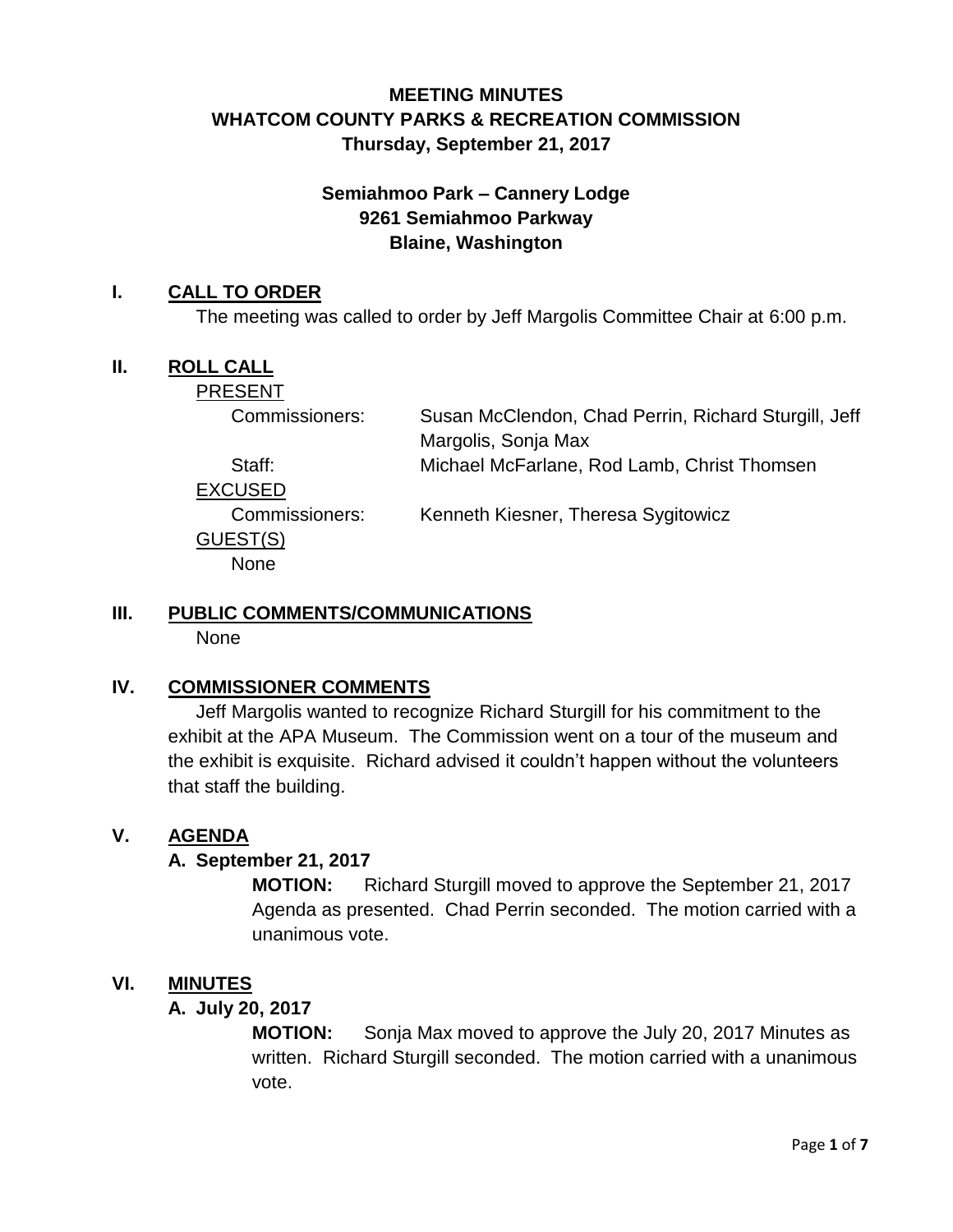# **VII. STAFF REPORTS**

### **A. Director's Report – Michael McFarlane**

- **i. Special Event Permits** Staff will be meeting in October with the Sheriff's Office, Planning & Development Services/Fire Marshal, and the Health Department to discuss streamlining the application process of special events. Each entity plays a different role in the permit process and has some sort of authority over each special event (safety, health, complying with L&I, security, etc.), but there is no coordination between these groups. This year the Fire Marshal's office was at an event in a Whatcom County Park and found that the organizing group did not have a liquor license, even though the event was predicated on having liquor as a revenue source. The Fire Marshal contacted Parks with this concern, but it is not the responsibility of Parks to be sure the organizing group has a liquor license. The hope is to put all information on the Parks Special Event application so that when organizers of special events/music festivals apply to use a Whatcom County Park, they will be made aware of the requirements/timelines/permits/applications/etc. required by all of these entities. One challenge is that festivals are regulated based on attendance by County Code or RCW and the requirements for each are different. These differences will affect how the Bluegrass Festival, Highland Games, Ski to Sea, and 2-3 events at Birch Bay Community Park are handled. Reservations for special events in Whatcom County Parks begin in November and then are open to the public December 1<sup>st</sup>. Parks will also be looking to get a conditional use permit (between now and spring 2018) to allow camping at Hovander Park.
- **ii. Point Roberts Community Advisory Meeting – September 12** –The meeting went well and there were some good questions about what was being done and questions about the Lighthouse project. The group understands that they have a sizable donation/commitment to fund the project, but what was being asked for is much more expensive (more than twice as much) than the funds committed. Parks received a request to cut some trees at the east end of the campground (this is the end of a runway). This request has been going back and forth for several months between Public Works and the person in charge of the airfield. The trees are short pines that won't get much higher than 20-30 feet when they are mature and provide shade in the campground. Mike had a response typed up that Parks was not inclined to do any tree removals on park property, but then received an email asking about trees on the north side of the airfield. Mike has asked for clarification as to whether it's the north side or south side of the airfield that the individual is asking about. The park was there before the airfield and there aren't any records indicating any easements or agreements between the airfield and the park. The use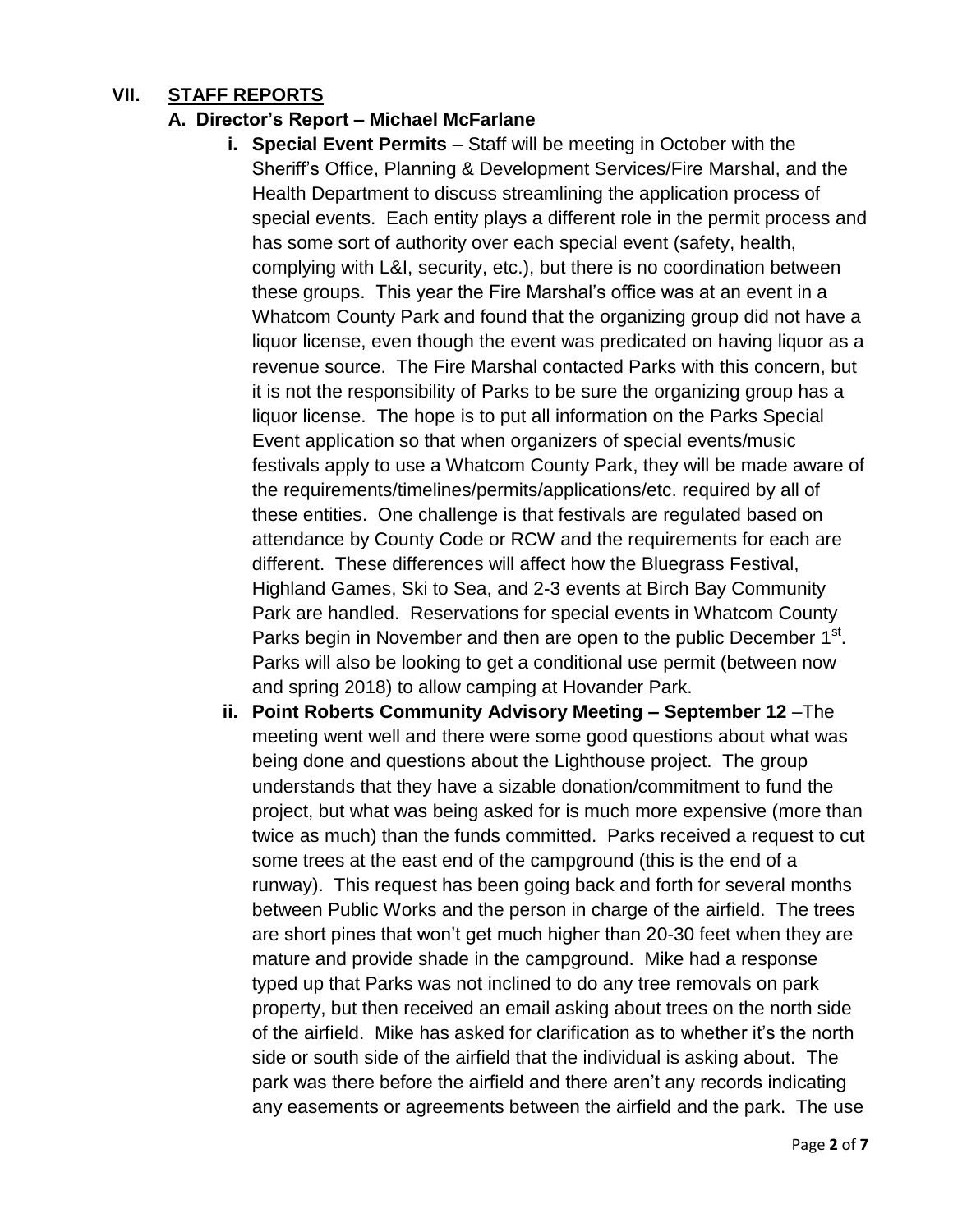of this airfield is very minimal at this point, but may increase in the future if they bring small commercial airlines into Point Roberts.

- **iii.** State Capital Budget Has not been approved and as a result, the trail projects, the Range HVAC, and the Food Bank at the Whatcom Regional Resource Center are not moving forward.
- **iv. Council Meeting** The Wildlife Committee is working on the County's Comprehensive Plan and has released a 2017 Eco System Report. The committee is pushing hard to have some broader jurisdiction on properties and how they are developed in association with other properties in the immediate area. The Council had indicated that they will probably reauthorize the Wildlife Committee. At this point, the Eco System Report has no impact on Parks, but it's clear that there is a desire to have Public Works and Parks projects incorporated in this plan, which would mean additional cost, effort, time, etc. for Parks.
- **v. East Whatcom Regional Resource Center** A wood heating feasibility study was completed and a pellet furnace is being considered to heat the boiler. This study is being funded by a non-profit organization working on a grant to expand the use of forest products, so there are still a lot of questions that need to be answered as to how the system would be monitored and who would pay for pellets/upkeep/etc. If a pellet furnace were to be purchased, the existing propane system would become the backup system. At some point, this would need to go to the Council and the Executive for approval.

# **B. Operations Report (Christ Thomsen)**

**i. Vacancies –** One of the Repair Maintenance Specialists retired in June 2017 with very short notice. A candidate from Public Works who has 23 years with the County was hired and has worked out very well. Another Repair Maintenance III employee (a carpenter) gave notice yesterday and will be transferring to Public Works as an Engineering Technician. The Park Attendant position was posted internally, but no applications were received, so that position has been posted for external recruitment and closes on October 3rd. The West Regional Park Supervisor position (that's been vacant since June 2017) is being posted again because none of the candidates for the original posting were a good fit for the department. The part-time extra help hired for the boat rentals at Samish and Silver Lake worked very well and the crews felt that the rentals ran better than years past because they were well-staffed. A survey system was implemented this year and a lot of feedback has been received from visitors. Surveys are available online, emailed to each person who has made a reservation in one of the parks, and handed out in the parks (at Silver Lake, the staff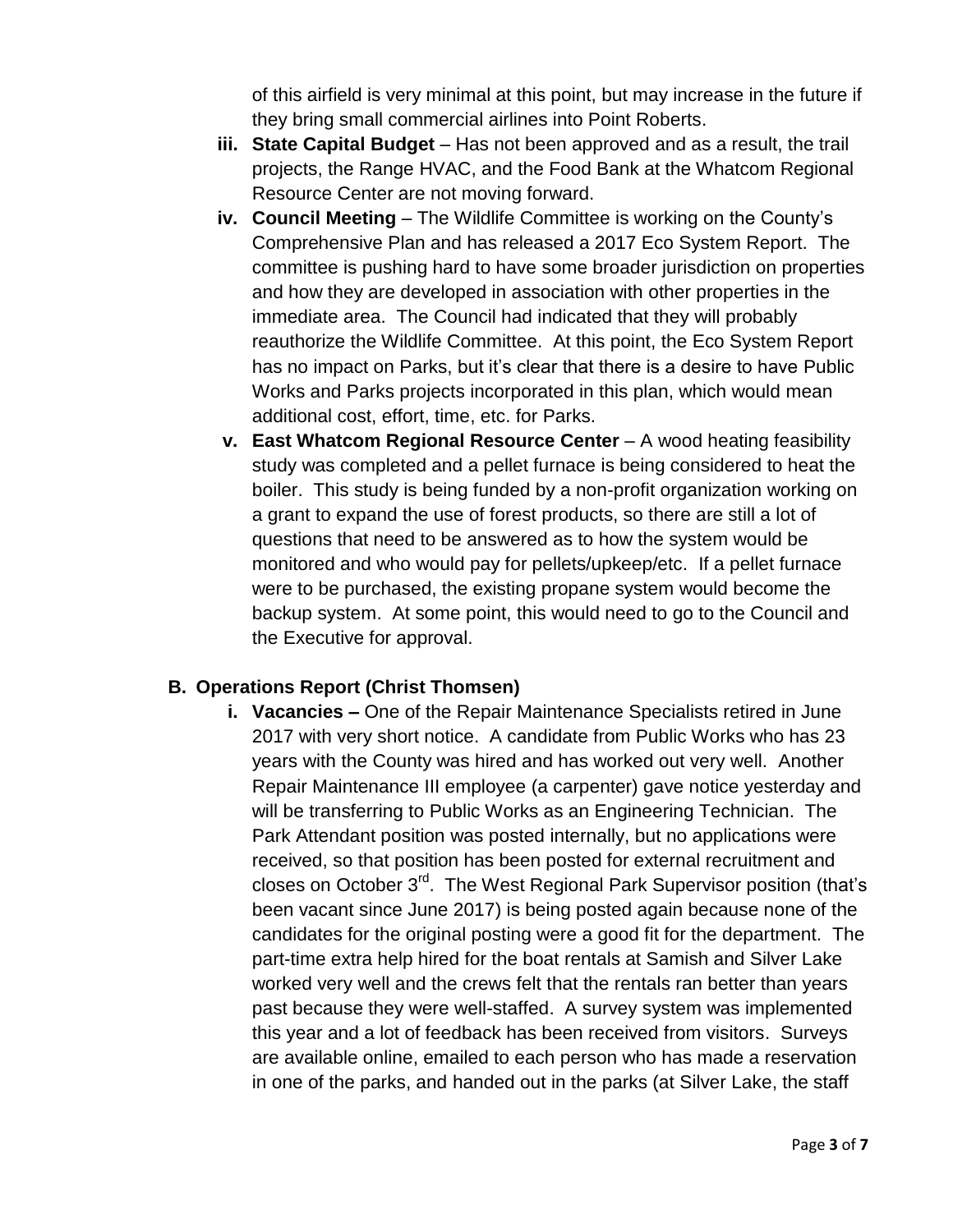puts one on each reservation tag when visitors arrive). Surveys should be processed in about a month.

- **ii.** Lighthouse Marine Park The dock got a lot of use this summer and will be removed September  $25<sup>th</sup>$  or  $26<sup>th</sup>$ . It's a seasonal dock that is put in just before Memorial Day and taken out as soon as possible after Labor Day. The dock replacement was a very long and drawn out process with lots of complications. It started in 2012 and did not get completed until summer 2016 because of engineering, permitting, and construction requirements. The first dock self-destructed and had to be redesigned. This is the second season for this dock (the first full season, as it was only in the water for a short time in 2016) and it looks to be in good shape. This is a horrible location for a dock and Aaron Johnson has been doing a great job of taking care of it. Aaron receives lots of compliments on the work that he's done at Lighthouse Marine Park and has even reclaimed park property from the blackberries. Aaron and Rod will be getting together to look at other areas of the park to expand camping opportunities (maybe setting up some sites for bikers and kayakers).
- **iii. Fragrance Garden** The Fragrance Garden is getting new walkways. The existing walkways (silo staves) are being removed and recycled. Additional conduit is being put in to allow for the expansion and enhancement of an irrigation system in the future. There will be sidewalks going up to the front of the house, along the parking lot, and near the tower. This project should be done by the third week of October.
- **iv. Iron Chink Shelter –** Everything is ready to go.
- **v. Water System Replacement at Headquarters –** The current water system has had seven leaks in the last 3.5 years. An engineer came out last week to provide a cost estimate for replacement of the water system. The job will go out to local contractors for quotes.
- **vi. Silver Lake Shower Building –** The shower stalls have some structural challenges which are making it difficult to make them look clean (rust/stains/etc.). The plan this winter is to figure out how to address the shower stall issue.
- **vii. Lake Whatcom Park/Chanterelle Trail and Overlook –** Construction is almost complete. There's a volunteer work party September  $30<sup>th</sup>$ (sponsored by REI) to finish the trail and overlook. The trail will most likely be open to the public later in October after the soil has had a chance to stabilize and any problems that may arise can be addressed.
- **viii. Washington Conservation Corps Contract –** The WCC Contract is going to Council on Tuesday, September 26, 2017 and is for next year's trail construction. Whatcom County Public Works/Stormwater and the City of Bellingham partner to hire WCC every year, as it's a very cost effective way to get work done. The WCC contributes to the community because of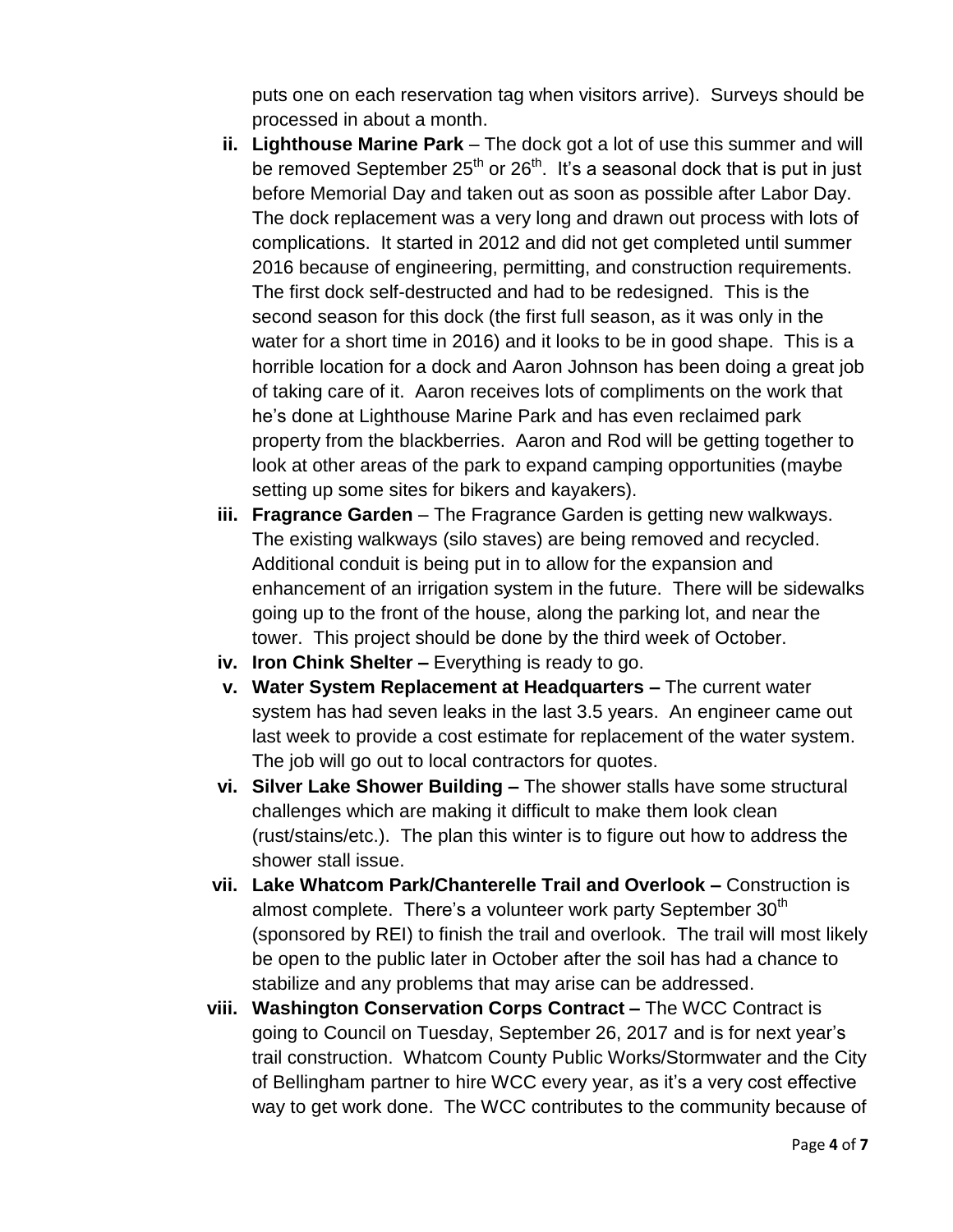the work ethics instilled in Corp Members and is a great source for quality extra-help.

**ix. Plantation Rifle Range (Michael McFarlane reported) –** There was a suicide at the Plantation Rifle Range over the past weekend (probably the fourth or fifth in the history of the range). This is not an unusual occurrence at rifle ranges and is unfortunate, but the staff handled it exceptionally well. Each time this happens, the question comes up as to whether or not handguns should be rented and the staff reassesses policies and procedures. The staff is working through that process right now.

#### **C. Planning & Development Report (Rodney Lamb)**

- **i. South Fork Park** The Park had a "soft opening" on August 25<sup>th</sup>. The Park has three parcels; two parcels (Overby Farm and Nesset Farm) connect and the third parcel (Galbraith Farm) is separated by DNR land. Parks is working on a trail easement with DNR to connect the third parcel. The trailhead is located at Galbraith Farm. There is a twenty car parking lot for hikers/bikers and a separate parking area for equestrians (with room for ten equestrian trailer/truck combos). A trail connects the two parking areas and there is a "soft surface" mowed trail around the perimeter of the existing agricultural field. The field is still harvested and is put out as an AG license for harvesters to compete to purchase the hay. This helps because Parks doesn't have to maintain the field and yet the field adds a wonderful experience for park users. Nesset Farm is a historic homestead that still has structures on it. South Fork Construction is restoring the farmhouse and machine shed and has done a great job. South Fork Construction is run by Russ Pfeiffer-Hoyt, a descendant of Tom Nesset. Russ is very passionate about this project and the county is very fortunate to have him on the job. Jeff Margolis would like to be sure that there is some sort of announcement to newspapers/weekly's/periodicals/etc. about the opening of South Fork Park. Staff advised the website needs to be updated and the turf area in front of the restroom building needs to be seeded before this can be done. It was also noted that there isn't a road sign at the intersection of Mosquito Lake Road and Highway 9 designating the road as Mosquito Lake Road.
- **ii. Silver Lake Road Improvements** Money was requested to make improvements to Silver Lake Park to correct some of the deficiencies of a park that was developed in the 1960's (\$880,000 was approved). Originally the plan was to improve the utilities (electricity and water) and pave the roads in the Maple Creek Campground, but the cost was too high. Three other projects were identified: widening the road, paving the auxiliary parking lot near the bathhouse, and repaving the main lodge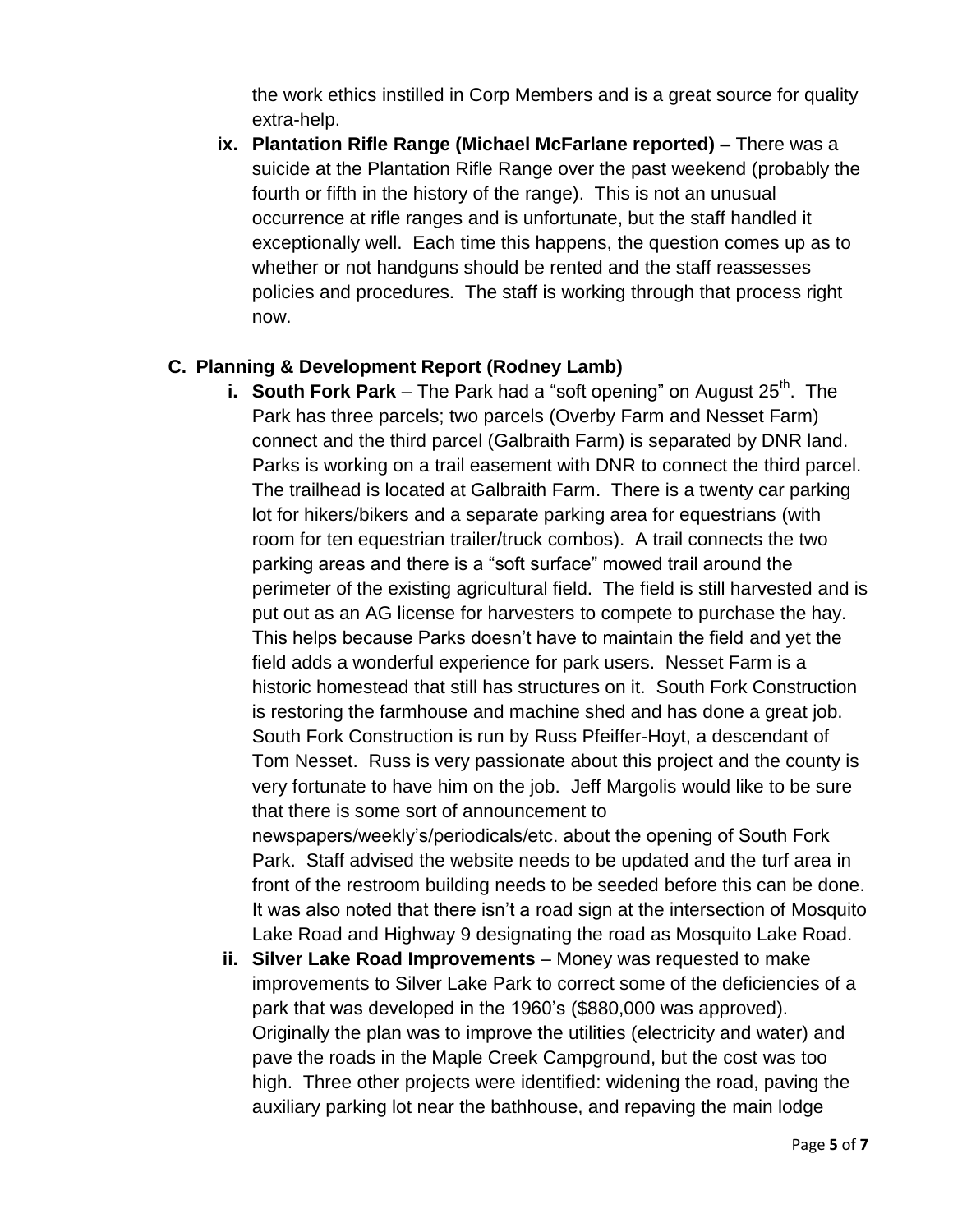parking area. The plan is to widen the main road (from the intersection at Silver Lake Road to the intersection where the bathhouse is) and then pave the parking area near the bathhouse and group picnic shelter. The roads will be widened using Rasar State Park as a guide. The roads in Rasar State Park are 22 feet wide (two 11 foot lanes with 2 foot shoulders). These projects will be permitted over the next couple of months and put out to bid so that construction can happen between the first day of fishing season (end of April 2018) and June 15, 2018. The third project identified was the repaving of the main lodge parking lot, but the parking lot is actually in great shape. The primary issues with the parking lot are the edge restraints of the asphalt. Currently there are creosote treated logs edging the asphalt paving. These log curbs are decaying and should be replaced with a concrete curb. This is a project that can probably be completed by our maintenance crew using extruded concrete curbs.

- **iii. Maple Creek Bridge Replacement** Maple Creek Park is just to the south of Silver Lake Park in the town of Maple Falls. There's a log stringer bridge in this park that was damaged two years ago in a windstorm. The goal of this project was to get it done before the end of 2017, but the design and permitting didn't allow for this to happen. The plan now is to have the County purchase the bridge and as much material as possible in 2017 and then install it in 2018 when the permit is approved. The bridge is sixty feet long by six feet wide and is made of weathering steel; ipe, a tropical hardwood, is being considered for the decking.
- **iv. Hovander Maintenance Building** The base mapping and draft floor plans have been completed.
- **v. Nesset Farm House** Rod had a slideshow, but didn't have the power cord for the projector, so he couldn't show it.

# **VIII. UNFINISHED BUSINESS**

**A. Whatcom in Bloom** – Jeff Margolis tried to get a hold of the President of the Flower Society and got nowhere. He has enough to do and is not going to try to chase this project down if it's not going to be done in-house.

# **IX. NEW BUSINESS**

**A. Littering** – Jeff Margolis had an acquaintance write something about the world's worst beach at the south end of Lake Whatcom at Blue Canyon. Not only was it a mess, but people were deliberately throwing their stuff in the brush and making a mess. There was some confusion as to whether the property Jeff was speaking of was Park owned. Jeff advised he would get further clarification on the location of this trash problem. If the location is Park property and there is